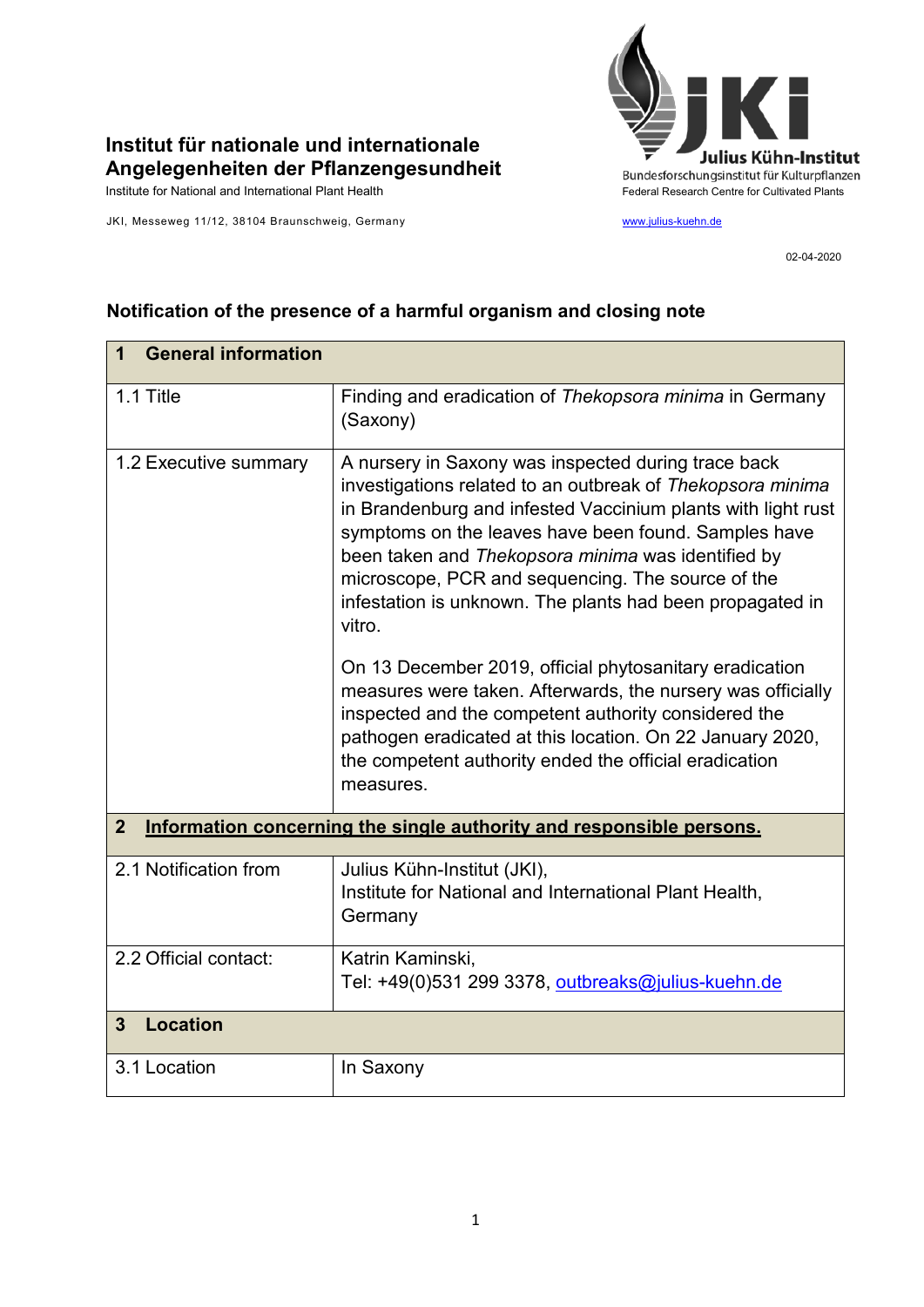| Reason of the notification and the pest status<br>4                                                                                   |                                                                                                                                                                                                                                                                     |  |  |
|---------------------------------------------------------------------------------------------------------------------------------------|---------------------------------------------------------------------------------------------------------------------------------------------------------------------------------------------------------------------------------------------------------------------|--|--|
| 4.1 First finding in Germany or in the<br>area                                                                                        | Confirmed appearance of the harmful organism<br>in part of the territory of Germany, in which its<br>presence was previously unknown.                                                                                                                               |  |  |
| 4.2 Pest status in Germany before the<br>official confirmation of the<br>presence, or suspected presence,<br>of the harmful organism. | Present, only in some parts of the Member<br>State concerned                                                                                                                                                                                                        |  |  |
| 4.3 Pest status in Germany after the<br>official confirmation of the<br>presence of the harmful organism.                             | Present, only in some parts of the Member<br>State concerned                                                                                                                                                                                                        |  |  |
| Finding, sampling, testing and confirmation of the harmful organism.<br>5                                                             |                                                                                                                                                                                                                                                                     |  |  |
| 5.1 How the presence or appearance<br>of the harmful organism was<br>found.                                                           | The infested plants were found in trace back<br>investigations related to the outbreak in<br>Brandenburg.                                                                                                                                                           |  |  |
| 5.2 Date of finding:                                                                                                                  | 01-10-2019                                                                                                                                                                                                                                                          |  |  |
| 5.3 Sampling for laboratory analysis.                                                                                                 | 08-10-2019                                                                                                                                                                                                                                                          |  |  |
| 5.4 Name and address of the<br>Laboratory                                                                                             | Staatliche Betriebsgesellschaft für Umwelt und<br>Landwirtschaft<br>Fachbereich 65 - Phytopathologie<br>Waldheimer Str. 219<br>01683 Nossen<br>Julius Kühn-Institut<br>Institut für Epidemiologie und<br>Pathogendiagnostik<br>Messeweg 11-12<br>38104 Braunschweig |  |  |
| 5.5 Diagnostic method                                                                                                                 | Microscopy and molecular methods including<br>sequencing                                                                                                                                                                                                            |  |  |
| 5.6 Date of official confirmation of the<br>harmful organism's identity.                                                              | 23-10-2019                                                                                                                                                                                                                                                          |  |  |
| Infested area, and the severity and source of the outbreak in that area.<br>6                                                         |                                                                                                                                                                                                                                                                     |  |  |
| 6.1 Size and delimitation of the<br>infested area.                                                                                    | 1700 plants                                                                                                                                                                                                                                                         |  |  |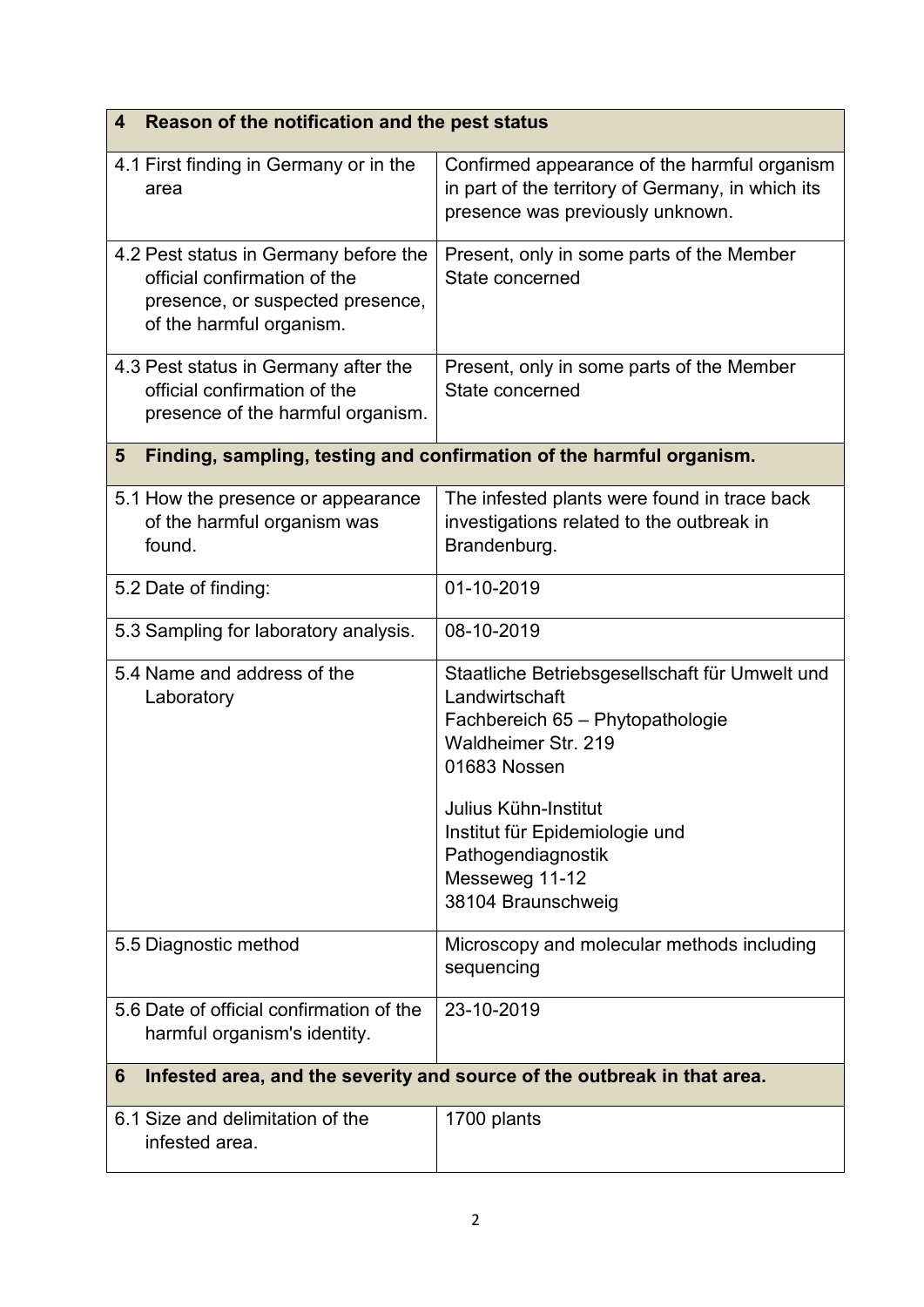| 6.2 Characteristics of the infested<br>area and its vicinity.                        | Open air - production area: nursery:                                                                       |
|--------------------------------------------------------------------------------------|------------------------------------------------------------------------------------------------------------|
| 6.3 Host plants in the infested area<br>and its vicinity                             |                                                                                                            |
| 6.4 Infested plant(s), plant product(s)<br>and other object(s).                      | Vaccinium corymbosum 'Bluette' and<br>'Bluecrop' (plants for planting)                                     |
| 6.5 Vectors present in the area                                                      | n.a.                                                                                                       |
| 6.6 Severity of the outbreak.                                                        | Light rust symptoms on the leaves                                                                          |
| 6.7 Source of the outbreak                                                           | unknown                                                                                                    |
| <b>Official phytosanitary measures.</b><br>$\overline{7}$                            |                                                                                                            |
| 7.1 Adoption of official phytosanitary<br>measures.                                  | Official phytosanitary measures have been<br>taken (no demarcated area):                                   |
|                                                                                      | The competent authority ordered the following<br>eradication measures:                                     |
|                                                                                      | 1. Defoliation of all plants from all varieties,<br>removal of the leaves from pots and growing<br>area    |
|                                                                                      | 2. Pots were set onto a separate clean growing<br>area                                                     |
|                                                                                      | 3. Removal of the leaves from the growing<br>area and afterwards cleaning and disinfection<br>of the area. |
|                                                                                      | 4. Destruction of the fallen leaves                                                                        |
|                                                                                      | 5. Prohibition of movement of the plants until<br>the end of the measures (22 January 2020)                |
|                                                                                      | 6. Fungicide treatment at appropriate times in<br>2020                                                     |
| 7.2 Date of adoption of the official<br>phytosanitary measures.                      | 13-12-2019                                                                                                 |
| 7.3 Identification of the area covered<br>by the official phytosanitary<br>measures. |                                                                                                            |